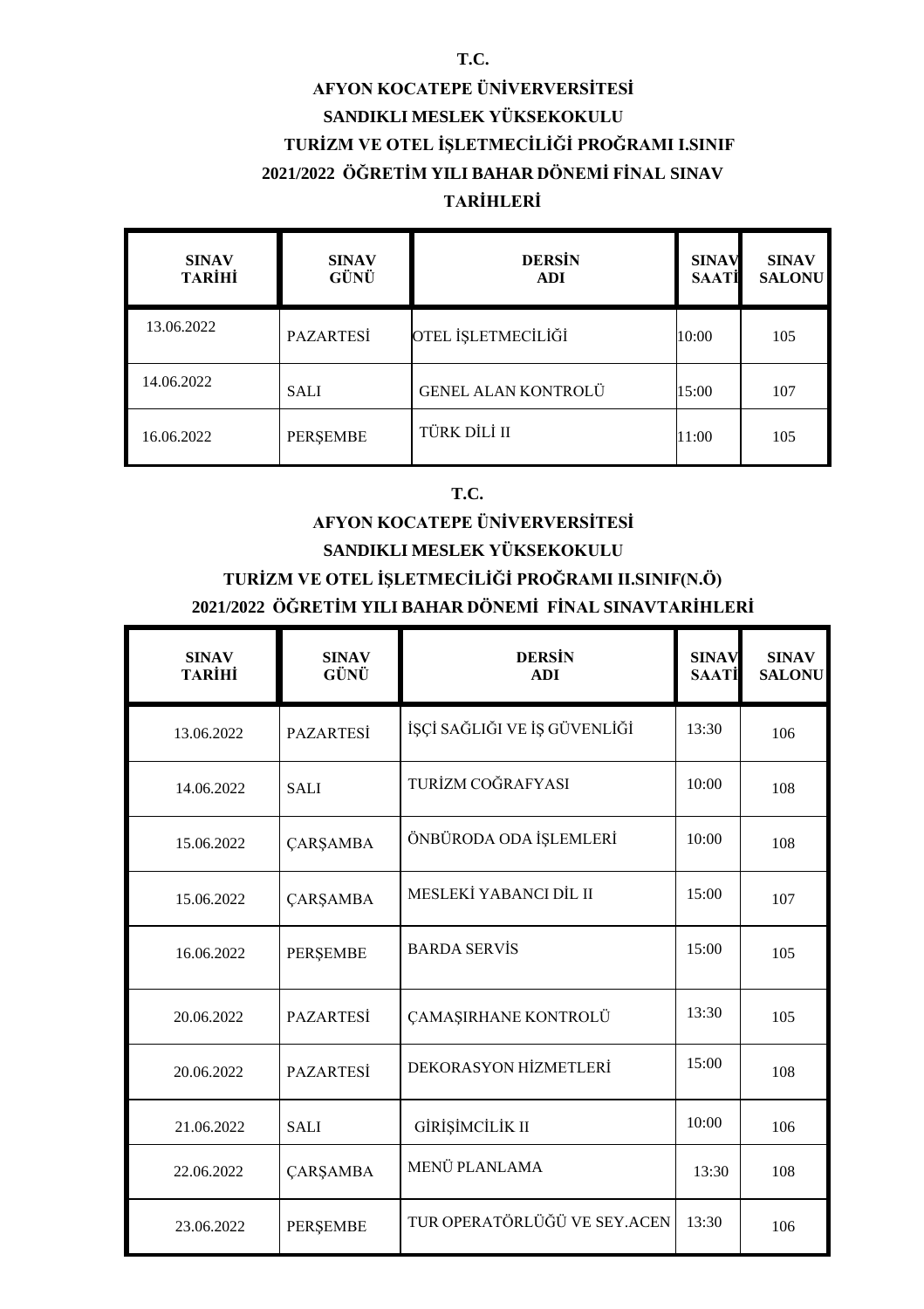# **AFYON KOCATEPE ÜNİVERVERSİTESİ SANDIKLI MESLEK YÜKSEKOKULU İŞLETME YÖNETİMİ PROĞRAMI II.SINIF 2021/2022 ÖĞRETİM YILI BAHAR DÖNEMİ FİNAL SINAV TARİHLERİ**

| <b>SINAV</b><br><b>TARİHİ</b> | <b>SINAV</b><br>GÜNÜ | <b>DERSIN</b><br><b>ADI</b>              | <b>SINAV</b><br><b>SAATİ</b> | <b>SINAV</b><br><b>SALONU</b> |
|-------------------------------|----------------------|------------------------------------------|------------------------------|-------------------------------|
| 13.06.2022                    | <b>PAZARTESİ</b>     | <b>TİCARET HUKUKU</b>                    | 10:00                        | 105                           |
| 13.06.2022                    | <b>PAZARTESI</b>     | BİLGİ VE İLETİŞİM TEKNOLOJİSİ II         | 15:00                        | 105                           |
| 14.06.2022                    | <b>SALI</b>          | <b>MAKRO EKONOMİ</b>                     | 10:00                        | 106                           |
| 14.06.2022                    | <b>SALI</b>          | <b>GENEL İŞLETME II</b>                  | 15:00                        | 107                           |
| 15.06.2022                    | <b>ÇARŞAMBA</b>      | <b>BORÇLAR HUKUKU</b>                    | 10:00                        | 105                           |
| 16.06.2022                    | PERŞEMBE             | ATATÜRK İLKELERİ VE İNKILAP<br>TARİHİ II | 10:00                        | 105                           |
| 16.06.2022                    | PERŞEMBE             | TÜRK DİLİ II                             | 11:00                        | 105                           |
| 20.06.2022                    | <b>PAZARTESİ</b>     | <b>TİCARİ MATEMATİK</b>                  | 13:30                        | 105                           |
| 21.06.2022                    | <b>SALI</b>          | <b>GENEL MUHASEBE II</b>                 | 13:30                        | 114                           |
| 22.06.2022                    | <b>ÇARŞAMBA</b>      | YABANCI DİL II                           | 10:00                        | 115                           |
| 23.06.2022                    | <b>PERŞEMBE</b>      | <b>İSTATİSTİK</b>                        | 10:00                        | 106                           |
|                               |                      |                                          |                              |                               |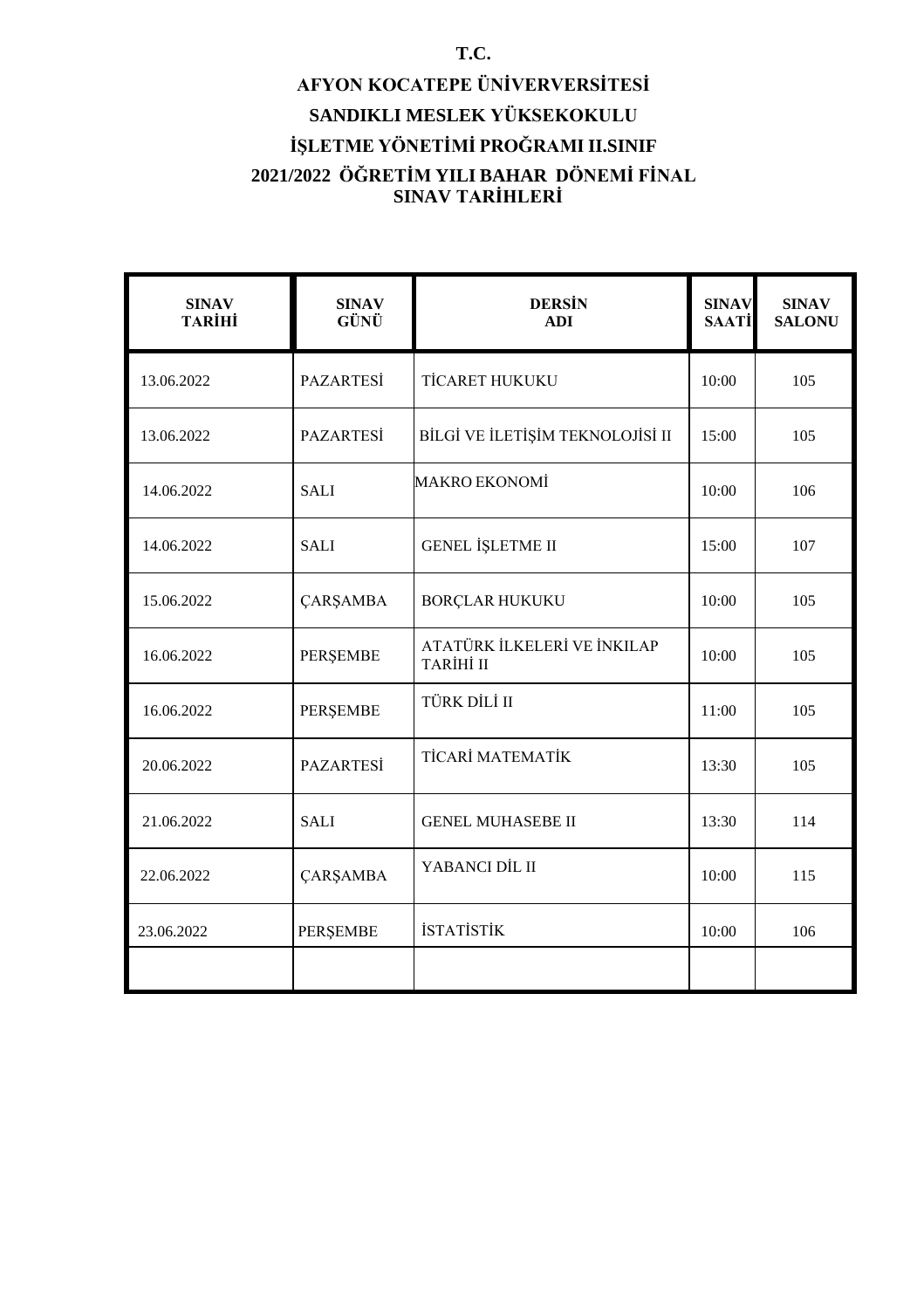# **AFYON KOCATEPE ÜNİVERVERSİTESİ SANDIKLI MESLEK YÜKSEKOKULU İŞLETME YÖNETİMİ PROĞRAMI II.SINIF 2021/2022 ÖĞRETİM YILI BAHAR DÖNEMİ FİNAL SINAV TARİHLERİ**

| <b>SINAV</b><br><b>TARİHİ</b> | <b>SINAV</b><br>GÜNÜ | <b>DERSIN</b><br><b>ADI</b>  | <b>SINAV</b><br><b>SAATİ</b> | <b>SINAV</b><br><b>SALONU</b> |
|-------------------------------|----------------------|------------------------------|------------------------------|-------------------------------|
| 13.06.2022                    | PAZARTESİ            | SERMAYE PİYASA İŞLEMLERİ     | 13:30                        | 105                           |
| 14.06.2022                    | <b>SALI</b>          | MALİ TABLOLAR ANALİZİ        | 13:30                        | 107                           |
| 15.06.2022                    | <b>ÇARŞAMBA</b>      | PAKET PROGRAMLAR II          | 13:30                        | 108                           |
| 15.06.2022                    | <b>ÇARŞAMBA</b>      | İNSAN KAYNAKLARI YÖNETİMİ    | 15:00                        | 107                           |
| 16.06.2022                    | PERŞEMBE             | BİL.ARAŞTIRMA YÖNTEM VE TEK. | 13:30                        | 106                           |
| 20.06.2022                    | <b>PAZARTESİ</b>     | PAZARLAMA YÖNETİMİ           | 15:00                        | 114                           |
| 21.06.2022                    | <b>SALI</b>          | GİRİŞİMCİLİK                 | 10:00                        | 107                           |
| 21.06.2022                    | <b>SALI</b>          | FİNANSAL YATIRIM ARAÇLARI    | 15:00                        | 107                           |
| 22.06.2022                    | <b>ÇARŞAMBA</b>      | ÜRETİM YÖNETİMİ              | 13:30                        | 114                           |
| 23.06.2022                    | PERŞEMBE             | İŞ VE SOSYAL GÜVENLİK HUKUK  | 13:30                        | 106                           |
|                               |                      |                              |                              |                               |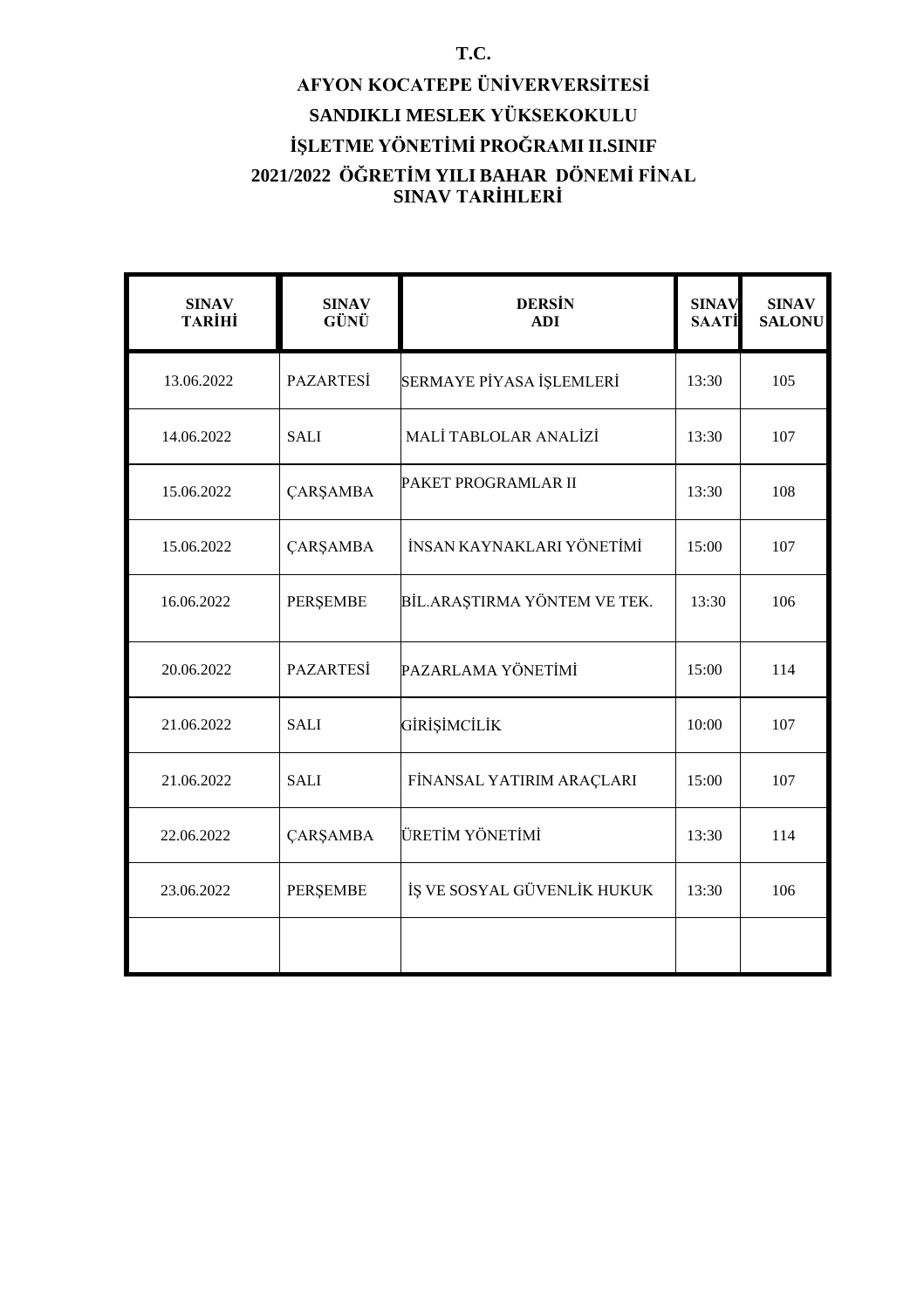# **AFYON KOCATEPE ÜNİVERVERSİTESİ SANDIKLI MESLEK YÜKSEKOKULU HARİTA – KADASTRO PROĞRAMI I.SINIF**

### **2021/2022 ÖĞRETİM YILI BAHAR DÖNEMİ FİNAL SINAV TARİHLERİ**

| <b>SINAV</b><br><b>TARİHİ</b> | <b>SINAVV</b><br>GÜNÜ | <b>DERSI</b><br><b>NADI</b>           | <b>SINAV</b><br><b>SAATİ</b> | <b>SINAV</b><br><b>SALONU</b> |
|-------------------------------|-----------------------|---------------------------------------|------------------------------|-------------------------------|
|                               |                       |                                       |                              |                               |
| 13.06.2022                    | PAZARTESİ             | BİLGİSAYAR DESTEKLİ HARİTA ÇİZİMİ     | 10:00                        | 106-107                       |
| 13.06.2022                    | <b>PAZARTESİ</b>      | MESLEK ETİĞİ                          | 15:00                        | 106-107                       |
| 14.06.2022                    | <b>SALI</b>           | ARAZİ ÖLÇMELERİ II                    | 10:00                        | 105-106                       |
| 15.06.2022                    | ÇARŞAMBA              | MESLEKİ HESAPLAMALAR                  | 10:00                        | 114-115-108                   |
| 16.06.2022                    | PERŞEMBE              | ATATÜRK İLKELERİ VE İNKILAP TARİHİ II | 10:00                        | 106-107                       |
| 16.06.2022                    | PERŞEMBE              | TÜRK DİLİ II                          | 11:00                        | 106-107                       |
| 20.06.2022                    | <b>PAZARTESİ</b>      | İMAR BİLGİSİ                          | 13:30                        | 106-107                       |
| 21.06.2022                    | <b>SALI</b>           | YABANCI DİL II                        | 13:30                        | 106-107                       |
| 22.06.2022                    | <b>ÇARŞAMBA</b>       | COĞRAFİ BİLGİ SİSTEMLERİ              | 10:00                        | 105-108                       |
|                               |                       |                                       |                              |                               |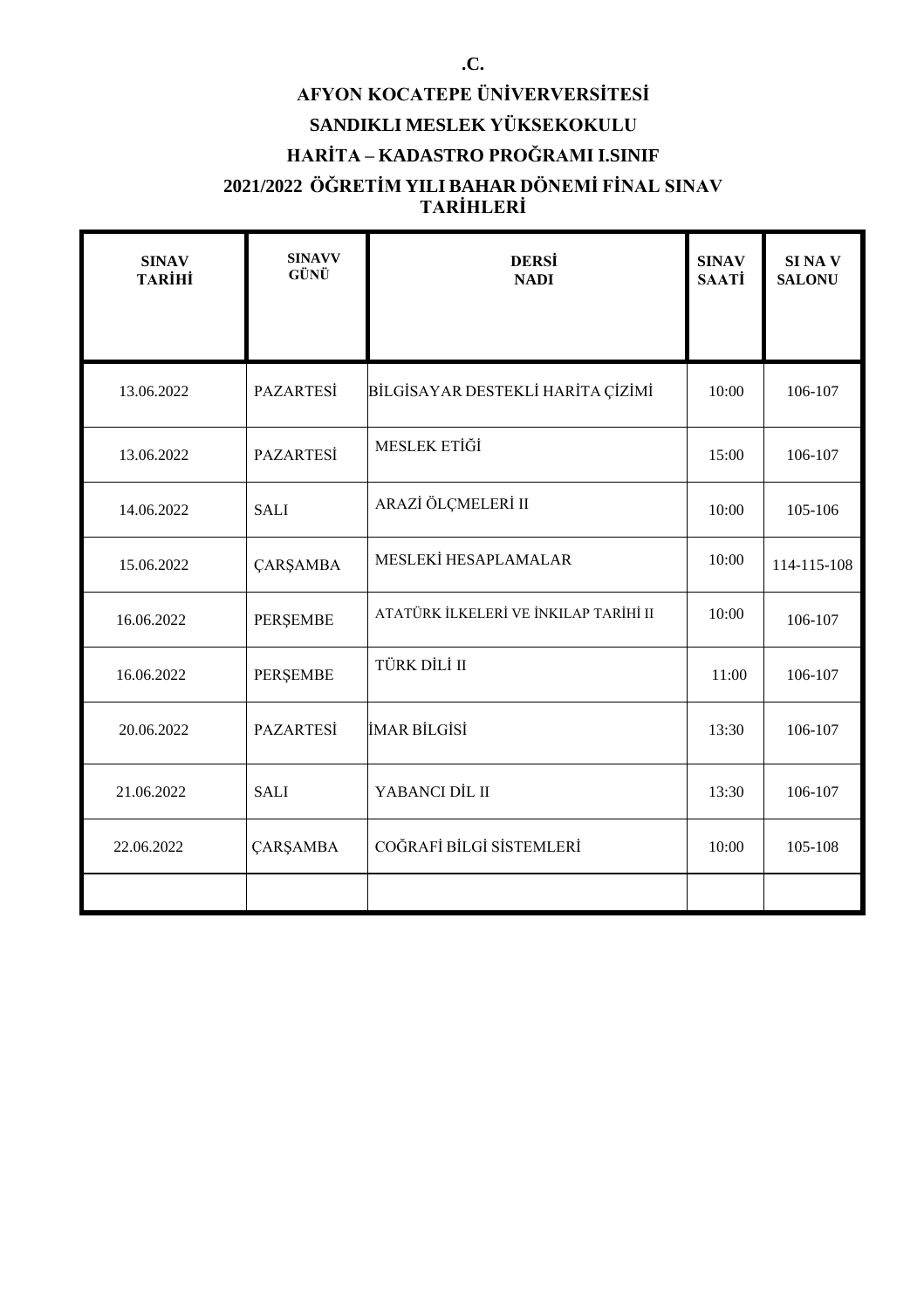# **AFYON KOCATEPE ÜNİVERVERSİTESİ SANDIKLI MESLEK YÜKSEKOKULU HARİTA – KADASTRO PROĞRAMI II.SINIF(N.Ö) 2021/2022 ÖĞRETİM YILI BAHAR DÖNEMİ FİNAL SINAV TARİHLERİ**

| <b>SINAV</b><br><b>TARİHİ</b> | <b>SINAV</b><br>GÜNÜ | <b>DERSIN</b><br><b>ADI</b>                  | <b>SINAV</b><br><b>SAATİ</b> | <b>SINAV</b><br><b>SALONU</b> |
|-------------------------------|----------------------|----------------------------------------------|------------------------------|-------------------------------|
| 13.06.2022                    | <b>PAZARTESİ</b>     | TAŞINMAZ HUKUKU                              | 13:30                        | 106-107                       |
| 14.06.2022                    | <b>SALI</b>          | HARİTA YAPIMI                                | 13:30                        | 106-107                       |
| 15.06.2022                    | ÇARŞAMBA             | <b>HARİTACILIKTA</b><br><b>HAT PROJELERİ</b> | 13:30                        | 105-108                       |
| 16.06.2022                    | <b>PERSEMBE</b>      | ARAZİ YÖNETİMİ                               | 13:30                        | 106                           |
| 20.06.2022                    | <b>PAZARTESİ</b>     | <b>APLİKASYON</b>                            | 15:00                        | 106-107                       |
| 21.06.2022                    | <b>SALI</b>          | GİRİŞİMCİLİK II                              | 10:00                        | 105-108                       |
| 22.06.2022                    | <b>ÇARŞAMBA</b>      | ARAZİ ÖLÇMELERİ IV                           | 13:30                        | 106-107                       |
| 23.06.2022                    | PERŞEMBE             | GÖNÜLLÜLÜK ÇALIŞMALARI                       | 13:30                        | $A-206$                       |
|                               |                      |                                              |                              |                               |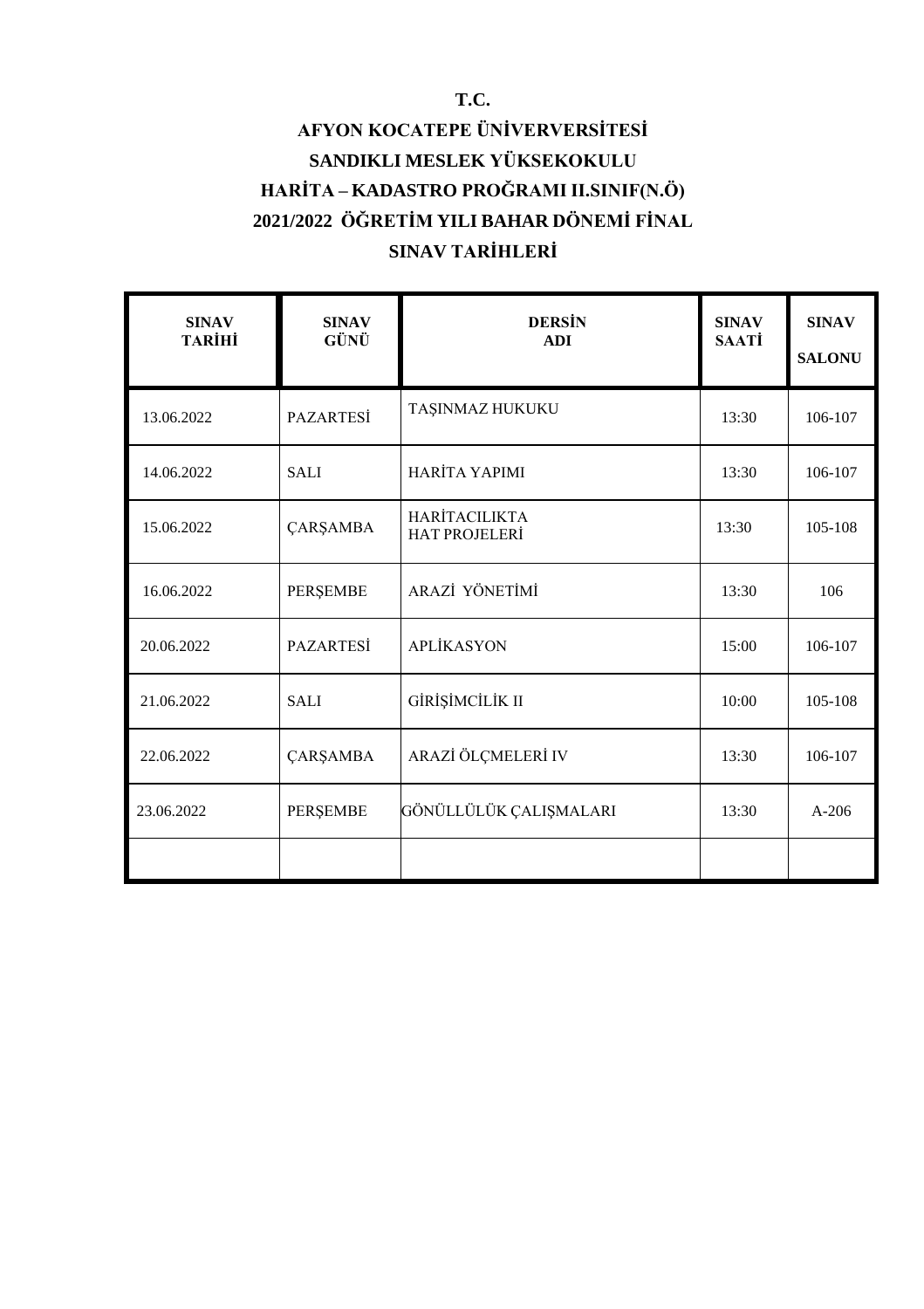# **AFYON KOCATEPE ÜNİVERVERSİTESİ SANDIKLI MESLEK YÜKSEKOKULU**

## **BÜRO YÖNETİMİ VE YÖNETİCİ ASİSTANLIĞI PROĞRAMI I.SINIF 2021/2022 ÖĞRETİM YILI BAHAR DÖNEMİ FİNAL SINAV TARİHLERİ**

| <b>SINAV</b><br><b>TARİHİ</b> | <b>SINAV</b><br>GÜNÜ | <b>DERSIN</b><br><b>ADI</b> | <b>SINAV</b><br><b>SAATI</b> | <b>SINAV</b><br><b>SALONU</b> |
|-------------------------------|----------------------|-----------------------------|------------------------------|-------------------------------|
| 16.06.2022                    | PERŞEMBE             | TÜRK DİLİ II                | 11:00                        | 105                           |
| 20.06.2022                    | <b>PAZARTESİ</b>     | <b>İLETİŞİM</b>             | 15:00                        | 108                           |
| 22.06.2022                    | <b>ÇARŞAMBA</b>      | MESLEKİ YAZIŞMALAR          | 10:00                        | 115                           |

## **T.C.**

## **AFYON KOCATEPE ÜNİVERVERSİTESİ SANDIKLI MESLEK YÜKSEKOKULU TURİZM VE SEYAHAT HİZMETLERİ PROĞRAMI II.SINIF 2021/2022 ÖĞRETİM YILI BAHAR DÖNEMİ FİNAL SINAV TARİHLERİ**

| <b>SINAV</b>  | <b>SINAV</b> | <b>DERSIN</b>   | <b>SINAV</b> | <b>SINAV</b>  |
|---------------|--------------|-----------------|--------------|---------------|
| <b>TARİHİ</b> | GÜNÜ         | ADI             | <b>SAATİ</b> | <b>SALONU</b> |
| 2106.2022     | <b>CUMA</b>  | GİRİŞİMCİLİK II | 10:00        | 108           |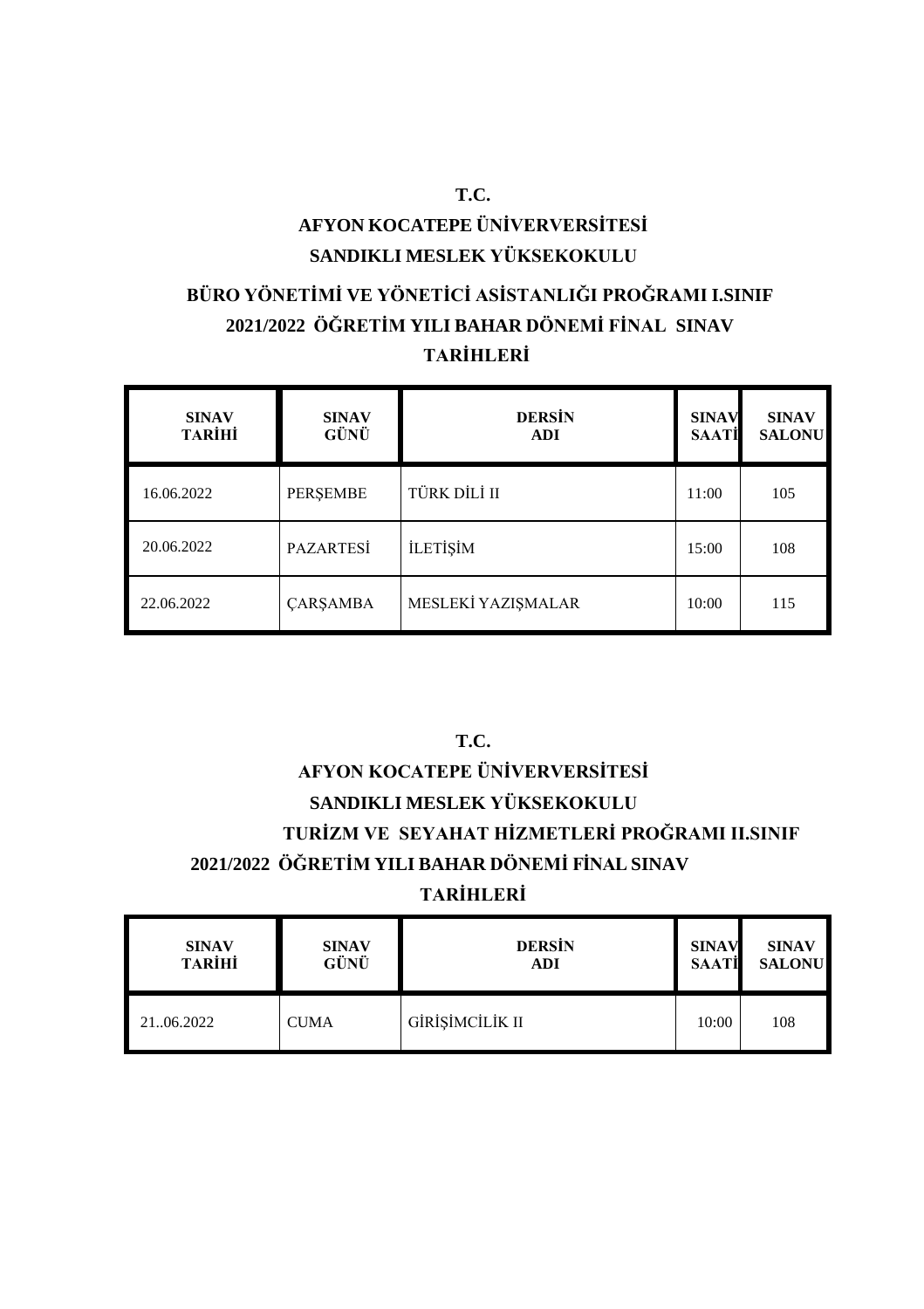## **AFYON KOCATEPE ÜNİVERVERSİTESİ SANDIKLI MESLEK YÜKSEKOKULU**

**T.C.**

## **BÜRO YÖNETİMİ VE YÖNETİCİ ASİSTANLIĞI PROĞRAMI II.SINIF(N.Ö+İ.Ö) 2021/2022 ÖĞRETİM YILI BAHAR DÖNEMİ FİNAL SINAV TARİHLERİ**

| <b>SINAV</b><br><b>TARİHİ</b> | <b>SINAV</b><br>GÜNÜ | <b>DERSIN</b><br><b>ADI</b>  | <b>SINAV</b><br><b>SAATİ</b> | <b>SINAV</b><br><b>SALONU</b> |
|-------------------------------|----------------------|------------------------------|------------------------------|-------------------------------|
| 13.06.2022                    | <b>PAZARTESİ</b>     | YÖNETİCİ ASİSTANLIĞI         | 13:30                        | 106                           |
| 14.06.2022                    | <b>SALI</b>          | HALKLA İLİŞKİLER             | 13:30                        | 107                           |
| 15.06.2022                    | <b>ÇARŞAMBA</b>      | MESLEKİ YABANCI DİL II       | 15:00                        | 107                           |
| 16.06.2022                    | PERŞEMBE             | KAMU VE ÖZEL KESİM YAPISI    | 13:30                        | 106                           |
| 20.06.2022                    | <b>PAZARTESI</b>     | MÜŞTERİ İLİŞKİLERİ YÖNETİMİ  | 13:30                        | 105                           |
| 21.06.2022                    | <b>SALI</b>          | GİRİŞİMCİLİK II              | 10:00                        | 108                           |
| 22.06.2022                    | <b>ÇARŞAMBA</b>      | TOPLANTI YÖNETİMİ            | 13:30                        | 107                           |
| 23.06.2022                    | PERŞEMBE             | SEKTÖR UYGULAMALARI          | 10:00                        | $A-206$                       |
| 23.06.2022                    | <b>PERŞEMBE</b>      | İŞ VE SOSYAL GÜVENLİK HUKUKU | 13:30                        | 108                           |
|                               |                      |                              |                              |                               |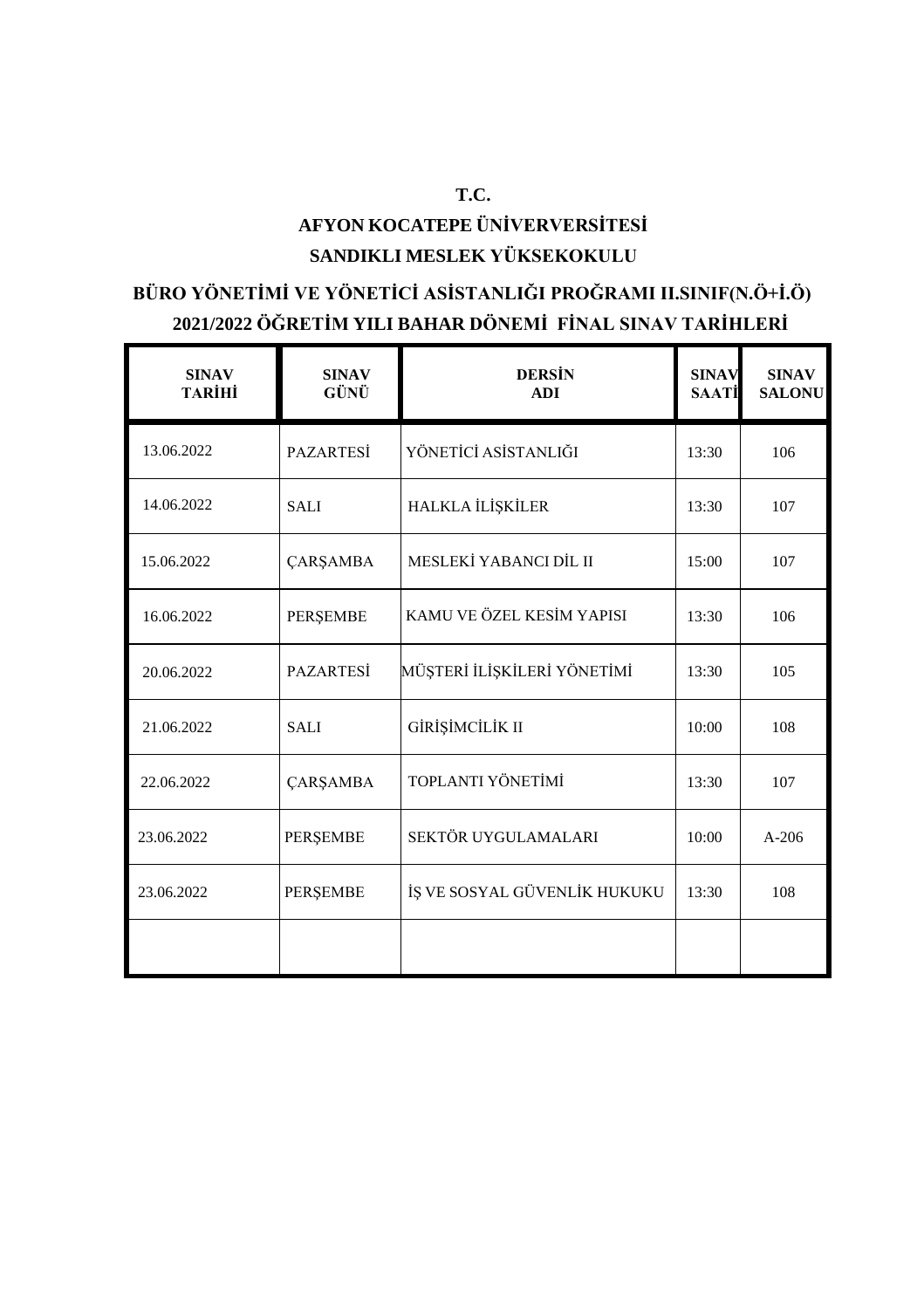# **AFYON KOCATEPE ÜNİVERVERSİTESİ SANDIKLI MESLEK YÜKSEKOKULU BİLGİSAYAR PROĞRAMCILIĞI PROĞRAMI I.SINIF 2021/2022 ÖĞRETİM YILI BAHAR DÖNEMİ FİNAL SINAV**

## **TARİHLERİ**

| <b>SINAV</b><br>TARİHİ | <b>SINAV</b><br>GÜNÜ | <b>DERSIN</b><br><b>ADI</b>              | <b>SINAV</b><br><b>SAATİ</b> | <b>SINAV</b><br><b>SALONU</b> |
|------------------------|----------------------|------------------------------------------|------------------------------|-------------------------------|
| 13.06.2022             | PAZARTESİ            | VERİ TABANI YÖNETİM SİSTEM. I            | 10:00                        | 108-105                       |
| 14.06.2022             | <b>SALI</b>          | VERİ YAPILARI VE PROGRAMLAMA             | 10:00                        | 106-107                       |
| 14.06.2022             | <b>SALI</b>          | WEB PROJESİ YÖNETİMİ                     | 15:00                        | 107                           |
| 15.06.2022             | <b>ÇARŞAMBA</b>      | <b>GRAFİK ANİMASYON I</b>                | 10:00                        | $A-206$                       |
| 16.06.2022             | PERŞEMBE             | ATATÜRK İLKELERİ VE İNKILAP<br>TARİHİ II | 10:00                        | 115                           |
| 16.06.2022             | PERŞEMBE             | TÜRK DİLİ II                             | 11:00                        | 115                           |
| 20.06.2022             | <b>PAZARTESI</b>     | WEB TASARIMI TEMELLERİ II                | 13:30                        | 114                           |
| 21.06.2022             | <b>SALI</b>          | YABANCI DİL II                           | 13:30                        | 114                           |
| 21.06.2022             | <b>SALI</b>          | KALİTE GÜV.VE STANDARTLARI               | 16:30                        | 105                           |
| 22.06.2022             | <b>ÇARŞAMBA</b>      | <b>BİLGİSAYAR DONANIMI</b>               | 10:00                        | 115                           |
| 23.06.2022             | PERŞEMBE             | <b>İSTATİSTİK</b>                        | 10:00                        | 106-107                       |
| 23.06.2022             | PERŞEMBE             | İÇERİK YÖNETİM SİSTEMİ                   | 15:00                        | $A-206$                       |
|                        |                      |                                          |                              |                               |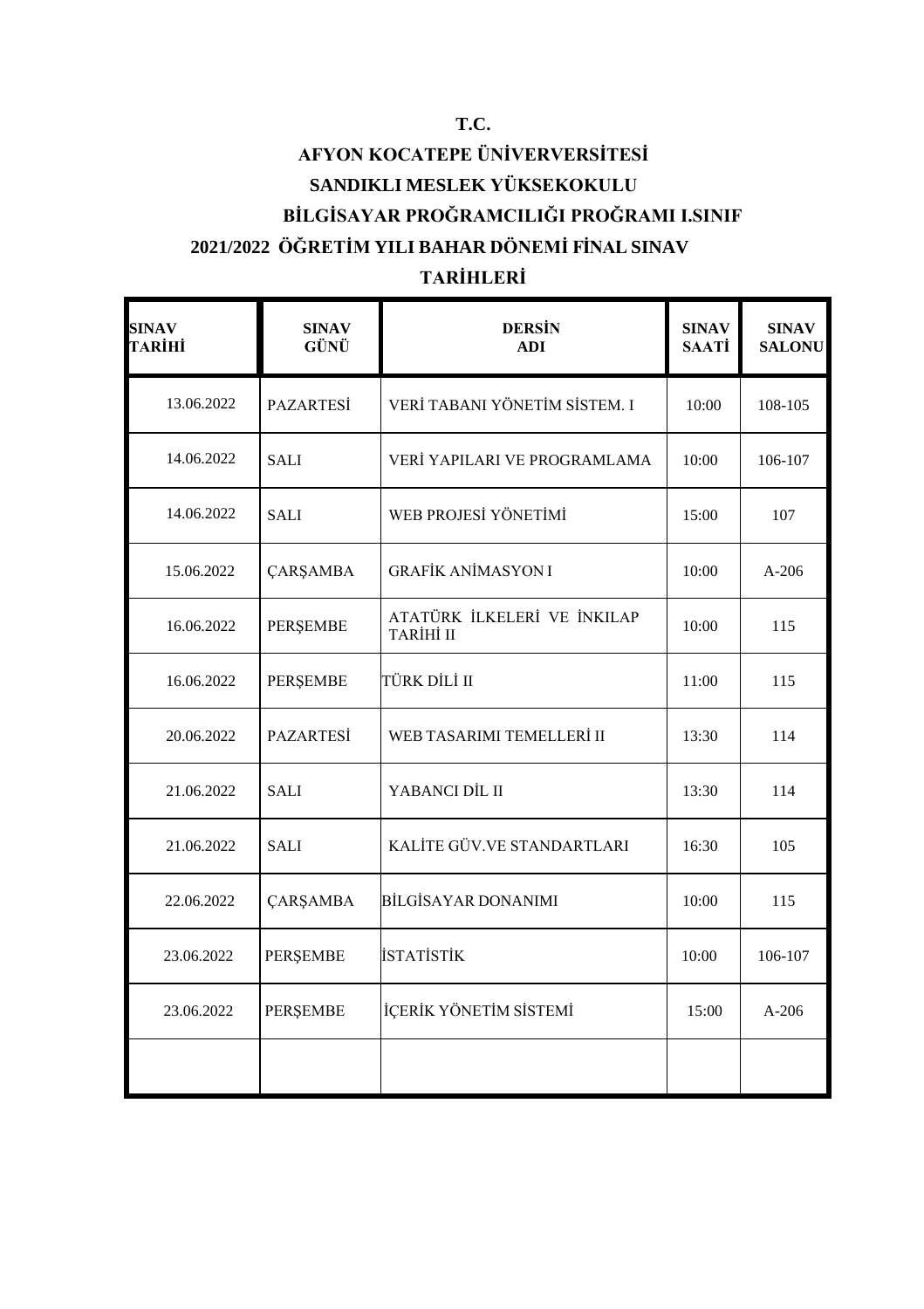#### **T.C. AFYON KOCATEPE ÜNİVERVERSİTESİ SANDIKLI MESLEK YÜKSEKOKULU BİLGİSAYAR PROĞRAMCILIĞI PROĞRAMI II.SINIF**

### **2021/2022 ÖĞRETİM YILIBAHAR DÖNEMİ FİNAL**

### **SINAV TARİHLERİ**

| <b>SINAV TARİHİ</b> | <b>SINAV</b><br>GÜNÜ | <b>DERSIN</b><br><b>ADI</b>    | <b>SINAV</b><br><b>SAATİ</b> | <b>SINAV</b><br><b>SALONU</b> |
|---------------------|----------------------|--------------------------------|------------------------------|-------------------------------|
| 13.06.2022          | <b>PAZARTESİ</b>     | KABLOSUZ AĞ TEKNOLOJİLERİ      | 13:30                        | 108                           |
| 13.06.2022          | <b>PAZARTESİ</b>     | MESLEK ETİĞİ                   | 15:00                        | 108                           |
| 14.06.2022          | <b>SALI</b>          | İNTERNET PROGRAMCILIĞI II      | 13:30                        | $A-206$                       |
| 15.06.2022          | ÇARŞAMBA             | AÇIK KAYNAK SİSTEMLERİ         | 13:30                        | 106                           |
| 15.06.2022          | ÇARŞAMBA             | SİSTEM ANALİZİ VE TASARIMI     | 15:00                        | 106-107                       |
| 16.06.2022          | PERŞEMBE             | <b>BİLİŞİM HUKUKU</b>          | 13:30                        | 105                           |
| 16.06.2022          | PERŞEMBE             | MESLEKİ YABANCI DİL II         | 15:00                        | 105                           |
| 20.06.2022          | <b>PAZARTESİ</b>     | <b>İLETİŞİM</b>                | 15:00                        | 108                           |
| 21.06.2022          | <b>SALI</b>          | GİRİŞİMCİLİK II                | 10:00                        | 114                           |
| 21.06.2022          | <b>SALI</b>          | YAZILIM MİMARİLERİ             | 15:00                        | 106                           |
| 22.06.2022          | ÇARŞAMBA             | ARAŞTIRMA YÖNTEM VE TEKNİKLERİ | 13:30                        | 108                           |
| 22.06.2022          | ÇARŞAMBA             | VERİ AMBARI VE BÜYÜK VERİ      | 15:00                        | 106                           |
| 23.06.2022          | PERŞEMBE             | NESNE TABANLI PROGRAMLAMA II   | 13:30                        | 105-108                       |
|                     |                      |                                |                              |                               |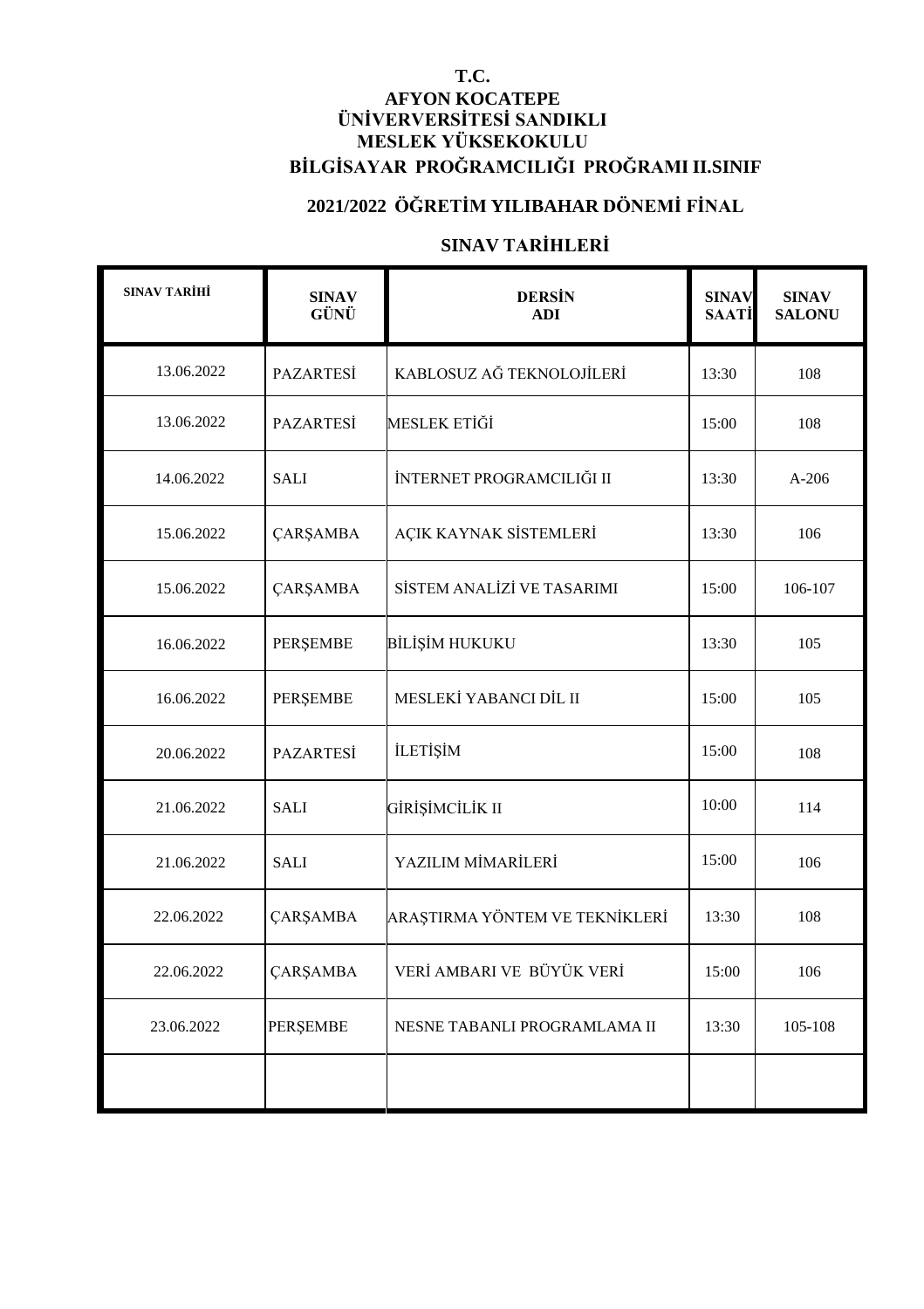### **T.C. AFYON KOCATEPE ÜNİVERVERSİTESİ SANDIKLI MESLEK YÜKSEKOKULU HALKLA İLİŞKİLER VE TANITIM PROĞRAMI I.SINIF 2021/2022 ÖĞRETİM YILI BAHAR DÖNEMİ FİNAL SINAV**

## **TARİHLERİ**

| <b>SINAV</b><br><b>TARİHİ</b> | <b>SINAV</b><br>GÜNÜ | <b>DERSIN</b><br><b>ADI</b>                     | <b>SINAV</b><br><b>SAATI</b> | <b>SINAV</b><br><b>SALONU</b> |
|-------------------------------|----------------------|-------------------------------------------------|------------------------------|-------------------------------|
| 13.06.2022                    | <b>PAZARETSİ</b>     | YENİ İLETİŞİM TEKNOLOJİLERİ                     | 10:00                        | 107-108                       |
| 14.06.2022                    | <b>SALI</b>          | <b>SUNUM TEKNİKLERİ</b>                         | 10:00                        | 214                           |
| 15.06.2022                    | <b>ÇARŞAMBA</b>      | REKLAMCILIKTA METİN YAZARLIĞI                   | 10:00                        | 214                           |
| 16.06.2022                    | <b>PERŞEMBE</b>      | ATATÜRK İLKELERİ VE İNKILAP<br><b>TARİHİ II</b> | 10:00                        | 214                           |
| 16.06.2022                    | <b>PERŞEMBE</b>      | TÜRK DİLİ II                                    | 11:00                        | 214                           |
| 20.06.2022                    | <b>PAZARTESİ</b>     | SÖZLÜ VE SÖZSÜZ İLETİŞİM                        | 13:30                        | 115                           |
| 21.06.2022                    | <b>SALI</b>          | YABANCI DİL II                                  | 13:30                        | 105                           |
| 22.06.2022                    | <b>ÇARŞAMBA</b>      | BÜTÜNLEŞİK PAZARLAMAİLETİŞİMİ                   | 10:00                        | 106-107                       |
| 23.06.2022                    | <b>PERŞEMBE</b>      | PSİKOLOJİYE GİRİŞ                               | 10:00                        | 105-108                       |
|                               |                      |                                                 |                              |                               |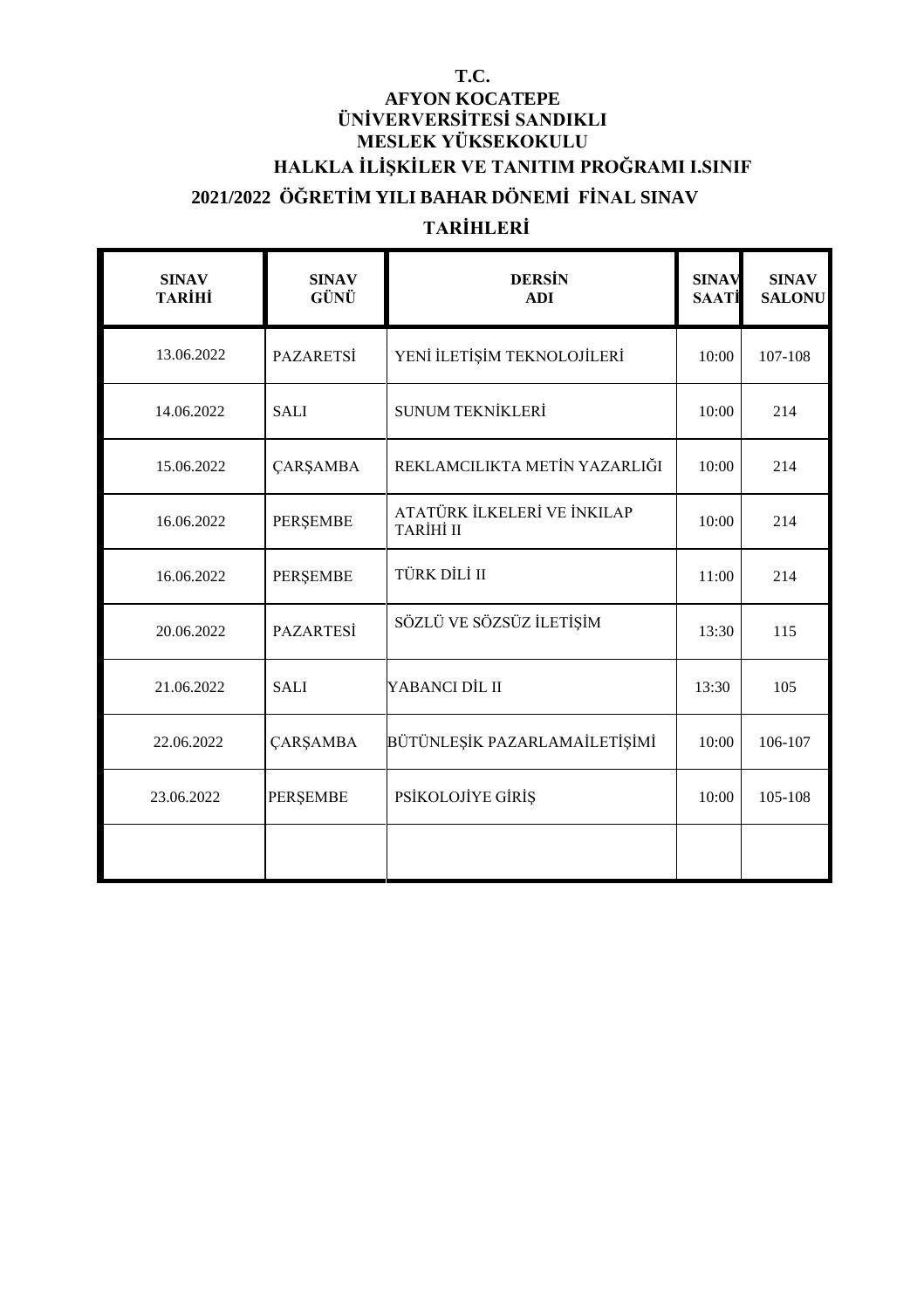#### **T.C. AFYON KOCATEPE ÜNİVERVERSİTESİ SANDIKLI MESLEK YÜKSEKOKULU HALKLA İLİŞKİLER VE TANITIM PROĞRAMCILIĞI PROĞRAMI II.SINIF 2021/2021 ÖĞRETİM YILI BAHAR DÖNEMİ FİNAL SINAV TARİHLERİ**

| <b>SINAV</b><br><b>TARİHİ</b> | <b>SINAV</b><br>GÜNÜ | <b>DERSIN</b><br><b>ADI</b>    | <b>SINAV</b><br><b>SAATI</b> | <b>SINAV</b><br><b>SALONU</b> |
|-------------------------------|----------------------|--------------------------------|------------------------------|-------------------------------|
| 13.06.2022                    | <b>PAZARTESİ</b>     | STRATEJİK PLANLAMA             | 13:30                        | 105                           |
| 14.06.2022                    | <b>SALI</b>          | KURUMSAL SOSYALSORUMLULUK      | 13:30                        | $A-206$                       |
| 15.06.2022                    | <b>ÇARŞAMBA</b>      | KRİZ VE İLETİŞİMYÖNETİMİ       | 13:30                        | 114                           |
| 16.06.2022                    | PERŞEMBE             | KİTLE İLETİŞİM HUKUKU          | 15:00                        | 105                           |
| 20.06.2022                    | <b>PAZARTESİ</b>     | MESLEK ETİĞİ                   | 15:00                        | 108                           |
| 21.06.2022                    | <b>SALI</b>          | GİRİŞİMCİLİK                   | 10:00                        | 107                           |
| 21.06.2022                    | <b>SALI</b>          | PROTOKOL BİL.VE SOSYAL DAV.KUR | 15:00                        | 107                           |
| 23.06.2022                    | PERŞEMBE             | MEDYA OKUR YAZARLIĞI           | 13:30                        | 106                           |
| 23.06.2022                    | <b>PERSEMBE</b>      | HALKLA İLİŞ. VE ÖRNEK OLAY YÖN | 15:00                        | $A-206$                       |
|                               |                      |                                |                              |                               |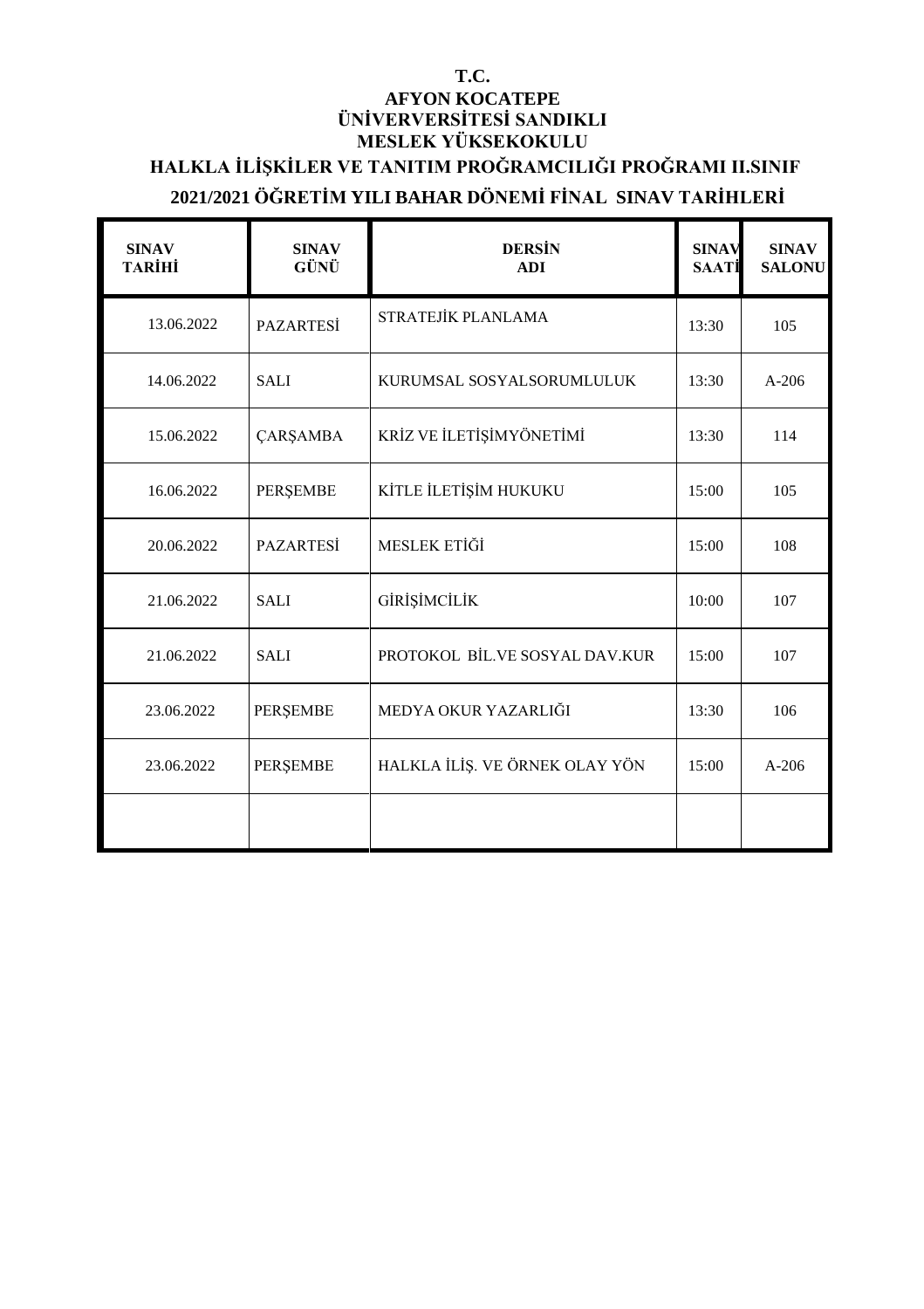#### **T.C. AFYON KOCATEPE ÜNİVERVERSİTESİ SANDIKLI MESLEK YÜKSEKOKULU**

## **SAĞLIK TURİZMİ İŞLET. PROĞRAMCILIĞI PROĞRAMI I.SINIF 2021/2022 ÖĞRETİM YILI GÜZ DÖNEMİ FİNAL SINAV TARİHLERİ**

| <b>SINAV</b><br><b>TARİHİ</b> | <b>SINAV</b><br>GÜNÜ | <b>DERSIN</b><br><b>ADI</b>                     | <b>SINAV</b><br>SAATİ | <b>SINAV</b><br><b>SALONU</b> |
|-------------------------------|----------------------|-------------------------------------------------|-----------------------|-------------------------------|
| 13.06.2022                    | <b>PAZARTESİ</b>     | SAĞLIK TURİZMİNDE KONAKLAMA<br><b>İSLEMLERİ</b> | 10:00                 | 107                           |
| 13.06.2022                    | <b>PAZARTESİ</b>     | BİLGİ VE İLETİŞİM TEK. I                        | 15:00                 | 107                           |
| 14.06.2022                    | <b>SALI</b>          | İNSAN KAYNAKLARI YÖNETİMİ                       | 13:30                 | 115                           |
| 15.06.2022                    | <b>ÇARŞAMBA</b>      | ULUSLARARASI SAĞLIK HUKUKU VE<br>HASTA HAKLARI  | 13:30                 | 107                           |
| 16.06.2022                    | <b>PERSEMBE</b>      | ATATÜRK İLKELERİ VE İNKILAP<br>TARİHİ I         | 10:00                 | 108                           |
| 16.06.2022                    | <b>PERSEMBE</b>      | TÜRK DİLİ I                                     | 11:00                 | 108                           |
| 20.06.2022                    | <b>PAZARTESİ</b>     | TIBBİ TERMİNOLOJİ VE TIBBİ<br>DÖKÜMANTASYON     | 15:00                 | 107                           |
| 21.06.2022                    | <b>SALI</b>          | YABANCI DİL I                                   | 13:30                 | 108                           |
| 22.06.2022                    | <b>ÇARŞAMBA</b>      | YÖNETİM ORGANİZASYON                            | 13:30                 | 108                           |
|                               |                      |                                                 |                       |                               |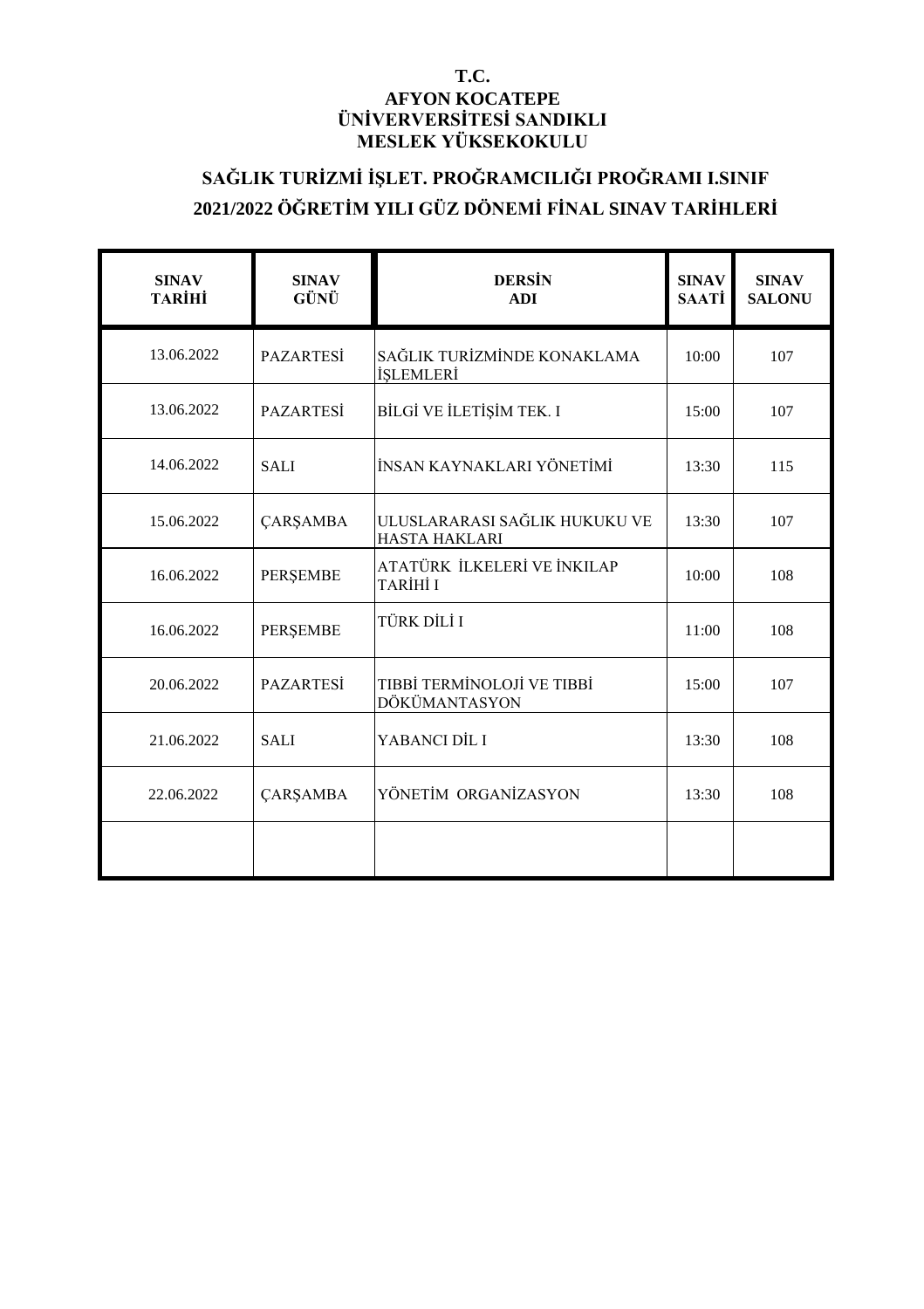#### **T.C. AFYON KOCATEPE ÜNİVERVERSİTESİ SANDIKLI MESLEK YÜKSEKOKULU T.C.**

## **AFYON KOCATEPE ÜNİVERVERSİTESİSANDIKLI**

### **MESLEK YÜKSEKOKULU**

## **SERACILIK PROĞRAMCILIĞI PROĞRAMI I.SINIF 2021/2022 ÖĞRETİM YILI GÜZ DÖNEMİ FİNAL SINAV TARİHLERİ**

| <b>SINAV</b><br><b>TARİHİ</b> | <b>SINAV</b><br>GÜNÜ | <b>DERSIN</b><br><b>ADI</b>             | <b>SINAV</b><br><b>SAATİ</b> | <b>SINAV</b><br><b>SALONU</b> |
|-------------------------------|----------------------|-----------------------------------------|------------------------------|-------------------------------|
| 13.06.2022                    | <b>PAZARTESİ</b>     | FİDAN ÜRETİM TEKNİKLERİ                 | 10:00                        | 114                           |
| 14.06.2022                    | <b>SALI</b>          | <b>BİTKİ FİZYOLOJİSİ</b>                | 13:30                        | 114                           |
| 15.06.2022                    | <b>ÇARŞAMBA</b>      | TARIM VE ÇEVRE                          | 10:00                        | 105                           |
| 15.06.2022                    | <b>ÇARŞAMBA</b>      | İYİ TARIM UYGULAMALARI                  | 10:00                        | 108                           |
| 16.06.2022                    | PERŞEMBE             | ATATÜRK İLKELERİ VE İNKILAP<br>TARİHİ I | 10:00                        | 114                           |
| 16.06.2022                    | PERŞEMBE             | TÜRK DİLİ I                             | 11:00                        | 114                           |
| 20.06.2022                    | <b>PAZARTESİ</b>     | YABANCI DİL I                           | 15:00                        | 114                           |
| 21.06.2022                    | <b>SALI</b>          | ÖRTÜ ALTI SEBZECİLİĞİ                   | 10:00                        | 106                           |
| 22.06.2022                    | <b>ÇARŞAMBA</b>      | BİLGİ VE İLETİŞİM TEK. I                | 13:30                        | 114                           |
| 23.06.2022                    | PERŞEMBE             | SERACILIK UYGULAMALARI                  | 10:00                        | 108                           |
|                               |                      |                                         |                              |                               |
|                               |                      |                                         |                              |                               |